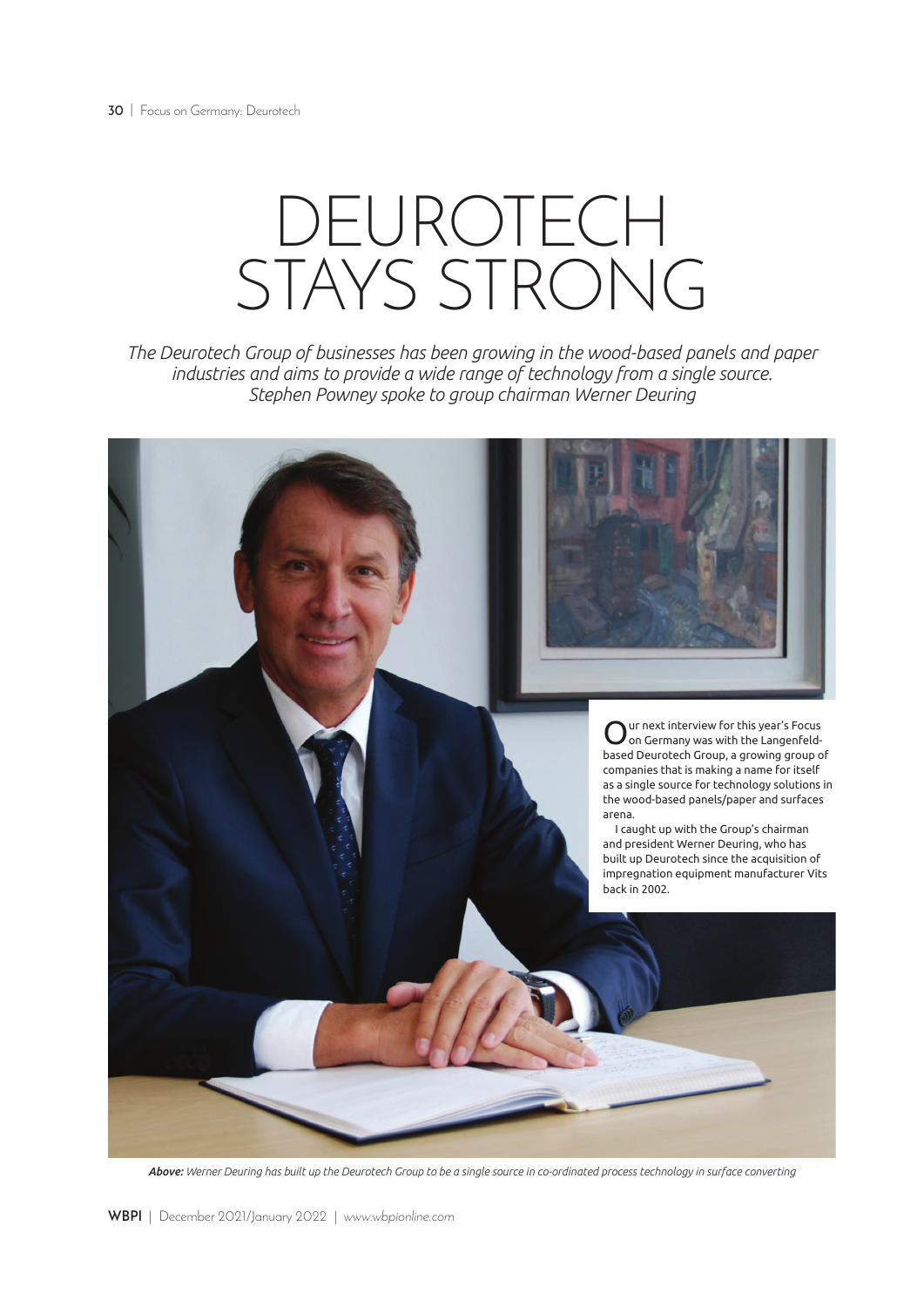66We did quite well containing costs in the companies and then we had a huge order resurgence starting in the last quarter of 2020 and first six months of 2021. This positive situation is even continuing at the moment and I've not seen anything like that for as long as I've been in the business. We are back in 2021 to where we were in 2019 and are looking for a large growth in 2022 because we have a really full order book – double-digit growth. I would have expected the cycle we are in to have eased up already but it doesn't look like it. People are confident in the future and are investing in equipment<sup>99</sup>

Mr Deuring has a long experience in the woodworking technology field which extends back to the 1980s when he operated businesses which supplied machines and plants in the cut-to-size equipment field in North America and Europe.

First, a bit more information on the Deurotech Group. Vits and IFA Technology form the industrial systems division of Deurotech.

Vits is of course well-known as an impregnation equipment manufacturer, having been established in 1927 and its penetration in the market was seen recently with the sale of its 1,000th impregnation line to a facility in Germany.

It was a landmark moment and next year will be the company's 95th anniversary. The impregnation business at Vits has been operating since the 1950s.

IFA Technology, a process engineering company specialising in the weighing, mixing, conveying and dosing of solids and liquid materials, has a global reputation for its resin processing equipment.

Since its acquisition of IFA, Deurotech has grown IFA so it caters for not only its customers' melamine resin plants but also wider ranges of equipment and expertise outside the wood industry.

Three further members acquired over the years form the environmental division: Wessel, Airprotech and Eisenmann Environmental Technology.

Hamburg-based Wessel builds air purification systems and water treatment systems, particularly specialising in the area of removing formaldehyde, which is a big issue in melamine product manufacture and the panels production sector generally.

Airprotech, based near Milan, was acquired four years ago and is a turnkey supplier of technologies for air pollution control, complete systems for cleaning of polluted process gases and reducing the impact of industrial emissions on the environment. Its expertise extends to controlling of industrial emissions including VOC volatile organic compounds, VIC volatile inorganic compounds, aerosols, mists, solvents,

odours, hydrocarbons and particles.

The fifth group company – Eisenmann Environmental Technology – represents an acquisition last year when Deurotech bought the environmental protection division of the Eisenmann group. This makes exhaust air purification, heat recovery, water purification and wastewater treatment technology.

Mr Deuring said the aim of Deurotech was offering co-ordinated process technology in surface converting from a single source: impregnation and coating lines as well as systems for resin preparation.

"At Deurotech Group we are trying to provide a single source to cover the whole process from the resin side to the impregnation side, all the way to air cleaning and water cleaning," said Mr Deuring.

"This has been very successful for us. Our projects have grown in size because we often have packages where there is a big Vits line but we also build a resin plant, storage tanks for the resin and air purification plants."

Its customers represent a big sector – the production of laminates for furniture, flooring, surfaces and architectural elements such as façade construction. The surfaces range these days is of course myriad – weather-resistant, scratch-resistant, highgloss, silk-mat or structured.

## **BUSINESS DURING THE PANDEMIC**

Like many companies and groups, Deurotech experienced a rollercoaster ride in the pandemic-impacted 2020 after experiencing record turnover in 2019.

"When we look at 2020 we had a 25% drop in revenue generally as an industry because of a shortage in orders and investments," said Mr Deuring.

"We did quite well containing costs in the companies and then we had a huge order resurgence starting in the last quarter of 2020 and first six months of 2021. This positive situation is even continuing at the moment and I've not seen anything like that for as long as I've been in the business.

"We are back in 2021 to where we were in 2019 and are looking for a large growth in 2022 because we have a really full order book – double-digit growth. I would have expected the cycle we are in to have eased up already but it doesn't look like it. People are confident in the future and are investing in equipment."

Mr Deuring said a lead indicator for its business is the housing sector. If the housebuilding and remodelling industry is strong it normally follows that furniture and surfaces production is also strong.

"When you look at the housing and construction business in America and Europe, it doesn't look like it's going to end tomorrow. We think it will continue for a while."

Globally, Deurotech has been experiencing good business levels across different regions, pointing to several installations in Brazil during the height of the pandemic.

Turkey remains a strong pocket of business, with strong orders there in the last 10 years, even during the pandemic.

"America has been very good and Asia will probably follow suit. Of course, Europe has been very strong in the last 12-18 months with a lot of business scheduled in Germany and elsewhere in 2022 and 2023."

The surfaces field has seen much innovation over recent years such as printing and vinyl advances. But Mr Deuring points out that some of the newer technologies, while great aesthetically come with a hefty price tag which means they will serve a limited section of the market.

"You always have areas which are going to be in the 5-10% part of the market segment where a product is 10 times more expensive than the melamine product, but when you compete in the 80-90% mass market place it always comes back to melamine surfaces because of the price," added Mr Deuring.

"So it comes back to the same product we have produced for years. We think our melamine products will be around for quite a while. What has changed is the efficiency and unit cost with our latest technology equipment."

Elsewhere, Deurotech's current group developments include a focus on systems integration and digitalisation and a factory